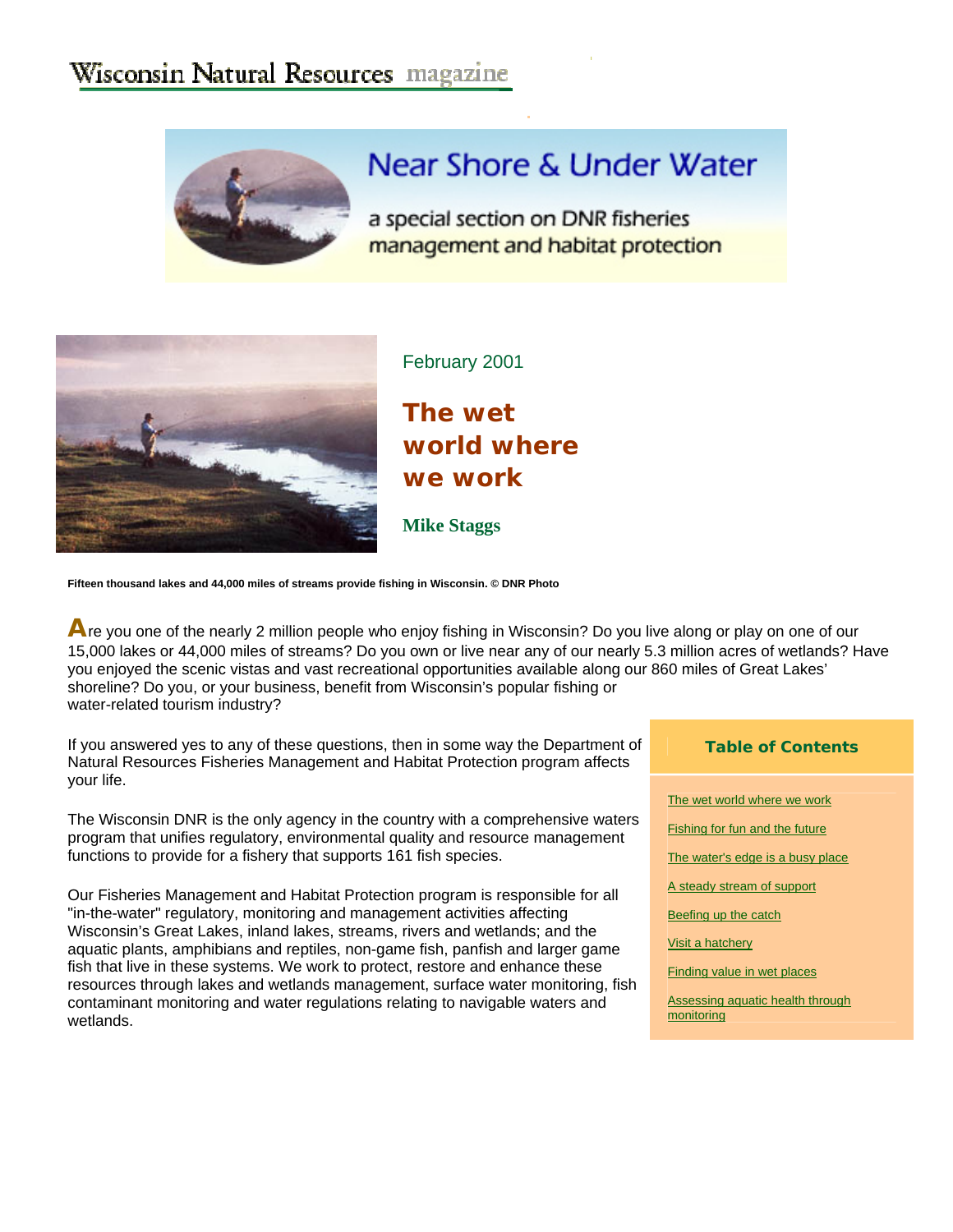

**DNR fish toxicologist and disease specialist Sue Marcquenski at work. © Robert Queen** 

We employ about 270 staff across the state including fisheries biologists and technicians, fish hatchery supervisors and technicians, disease specialists, aquatic habitat experts, water management specialists and water resources specialists.

We have an annual budget of about \$23 million. About 73 percent comes from fishing license sales and federal Sport Fish Restoration funds. The rest comes from state General Purpose Revenues, permit fees or federal water quality grants.

Managing the state's fisheries isn't the only thing we do, but it is one of the most important – and understanding how we do that will give you a good idea of how our program operates.

We have over 1.4 million licensed sport anglers. Fishing also is big business. In 1996, sport anglers spent over 17 million days fishing in Wisconsin – almost 4 million by non-residents. That level of angling accounted for \$1.1 billion dollars in direct expenditures, \$2.1 billion in economic activity, 30,410 jobs, and \$75 million in state income and sales taxes.

Commercial fisheries exist - primarily in the Great Lakes, but also in the Mississippi River and several other larger inland waters. The largest remaining industry is on Lake Michigan where about 100 commercial licenses annually sell around \$10 million worth of fish. Native American treaty fisheries annually harvest about 25-30,000 walleyes and 200-300 muskellunge by spring spearfishing. And there are commercial bait fisheries and other "non-fish" fisheries such as freshwater mussels, frogs and turtles – for which little is known about the number of users or amount of harvest.

The single most important element in a quality fishery – and a healthy ecosystem - is habitat.

Effective habitat protection and restoration is the most cost-effective fisheries management that we can do. After years of experimenting with management strategies, we have yet to find one that improves on a self-sustaining natural system existing in good habitat. Fisheries flourish at no cost to anglers; surface waters are drinkable, swimmable, and boatable; we get free groundwater recharge and storm water retention; natural scenic beauty is enhanced; and aquatic biodiversity is protected.

Effective habitat management requires an integrated approach including regulation, education and restoration. We involve our constituents in our management activities - no regulatory program is ultimately successful without significant acceptance among those being regulated and that acceptance is best gained through educational programs and making open participatory decisions.

Yet society continues to voluntarily and involuntarily trade off aquatic habitat and self-sustaining ecosystems for things deemed of higher value – lakeshore and watershed development, industrial and nonpoint discharges, surface and diversions, river damming, exotic species introductions and overharvest.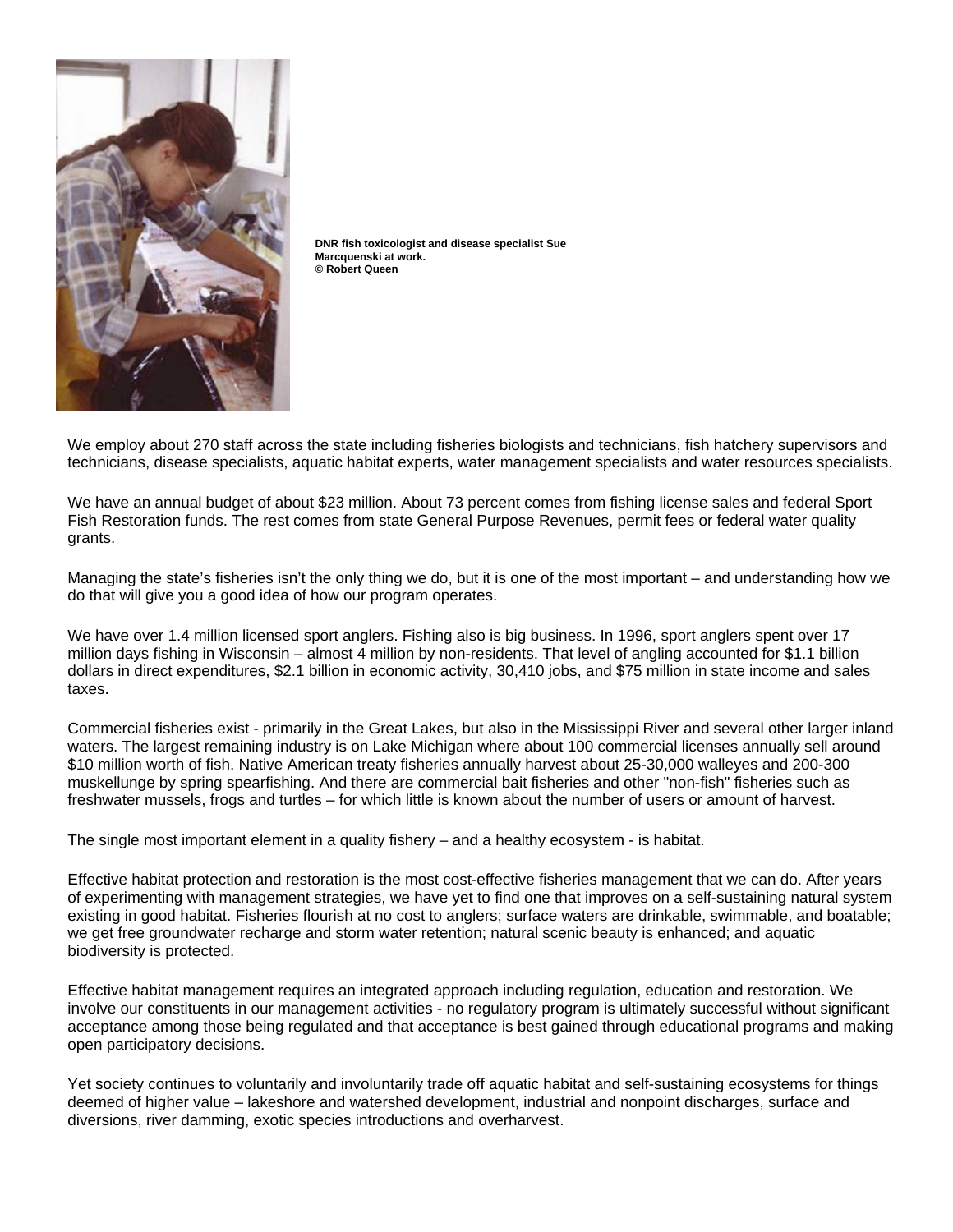In this imperfect reality we need regulatory, stocking, and restoration programs. We believe we have some of the finest such programs in the nation – but we hope that you will not lose sight of the fact that these activities are Band-Aids to cover basic habitat problems.

We also have tools for what is usually termed enhancement. We use put-and-take stocking (stocking fish when they are young and allowing them to grow to a catchable size), aeration system installation in naturally winterkilling ponds (those that freeze through in the winter), construction of "new" wetlands as mitigation for lost natural wetlands, reservoir construction, and nonnative species introduction such as rainbow trout. But these are costly activities reserved for special situations where there are pressing local needs, extended funding sources, or as a last resort in situations to address political realities.

Finally, we have access, educational and urban fishing programs, which promote involvement and an understanding of aquatic systems. These programs are important because the aquatic resources need a constituency. Users who enjoy these resources will be willing to fight for them when they are threatened.

A few years ago we began efforts to work more closely with our user groups - one of the things we did was ask some focus groups what they knew about fisheries management. The answers shocked us – generally, people said they didn't know anything about what we did, and those that did know something about our program assumed all we did was stock fish. Read on and you'll learn about some of the important fisheries management tools that we use -- habitat protection, restoration and enhancement, harvest regulation, fish stocking, and education – and how they are all tools necessary to make sure Wisconsin continues to have quality fishery.

**Mike Staggs** is bureau director of the DNR's Fisheries Management and Habitat Protection Program.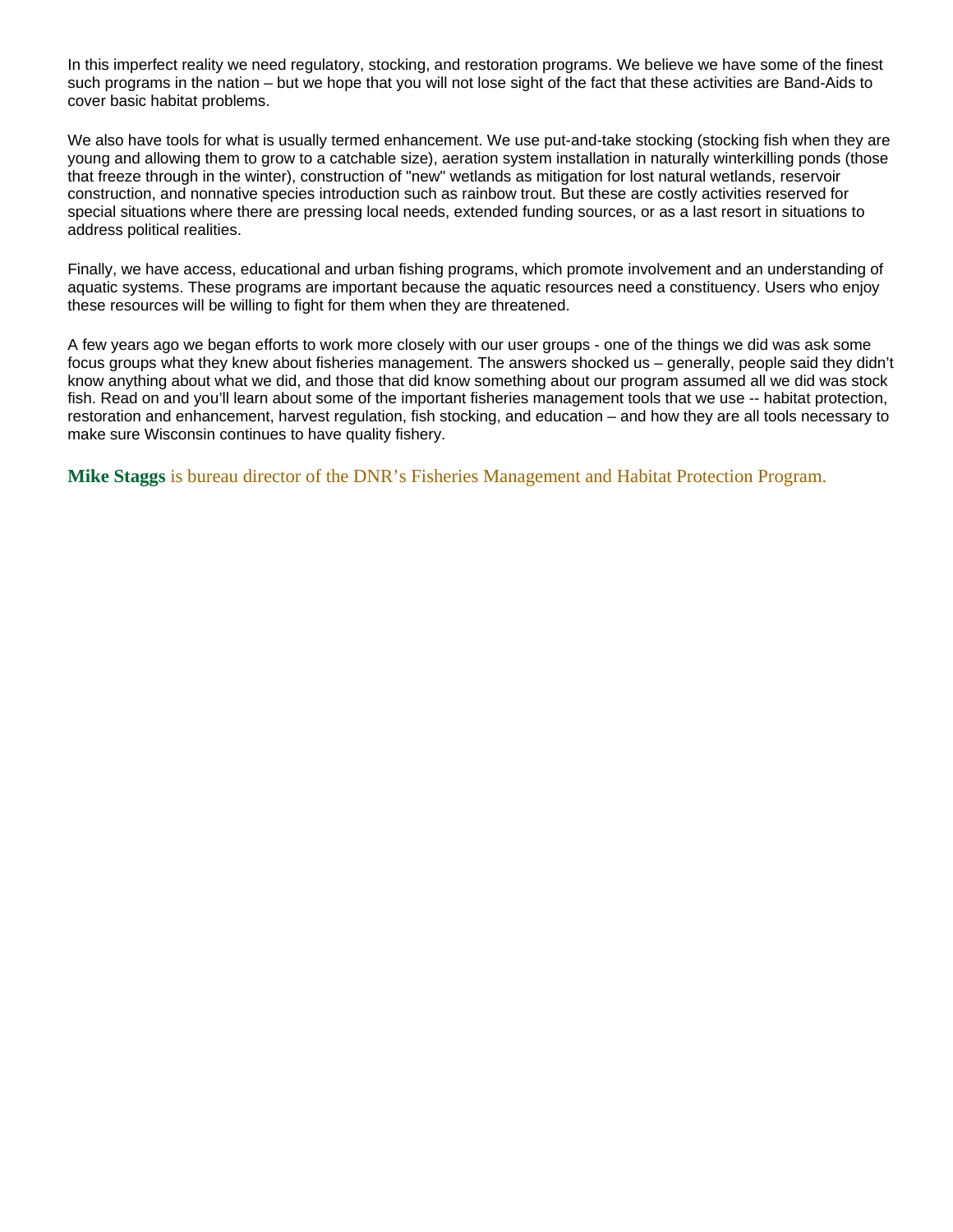

**Exploring aquatic insects on a visit to a school stream. © Robert Queen photo** 

February 2001

# **Fishing for fun and the future**

Aquatic educators reach young people in fun and educational ways

**Natasha Kassulke** 

W isconsin's fisheries biologists got a wake-up call about 12 years when the state fishing license sales had reached a plateau despite the fact the population was growing. Given Wisconsin's array of fishing opportunities, we sensed that if we started losing anglers, we also might lose a group of people who care about protecting streams, lakes, rivers and the Great Lakes, as well as a source of funding to manage and protect those resources.

"The angler education program was started to reaffirm and revitalize fishing as worthwhile leisure for family and friends," notes Theresa Stabo, the state's aquatic resources education director. "Fishing can be a solitary pursuit but also can be very social. People who are connected to the resource usually have a stronger commitment to protecting it. Fishing is one way to make that connection."

Also, fishing is a lifetime sport.

*While DNR programs aim to introduce all ages to the joys of fishing and the wonders in lakes and streams, a priority is encouraging young people to become lifelong anglers and resource stewards.* 

One challenge fishing faces, though, is intense competition for children's time.

"Fishing competes with Nintendo, piano lessons, soccer and lots of other interests," Stabo notes.

So we need to make sure that the Angler Education Program is fun as well as educational. The goal is to introduce kids not only to fishing, but to get them outside again.

Adults who take youth fishing learn that angling provides time to talk about school, social issues and family matters as well as the environment. Fishing reconnects people not only with aquatic resources, but with each other.

#### **Table of Contents**

The wet world where we work

Fishing for fun and the future

The water's edge is a busy place

A steady stream of support

Beefing up the catch

Visit a hatchery

Finding value in wet places

Assessing aquatic health through monitoring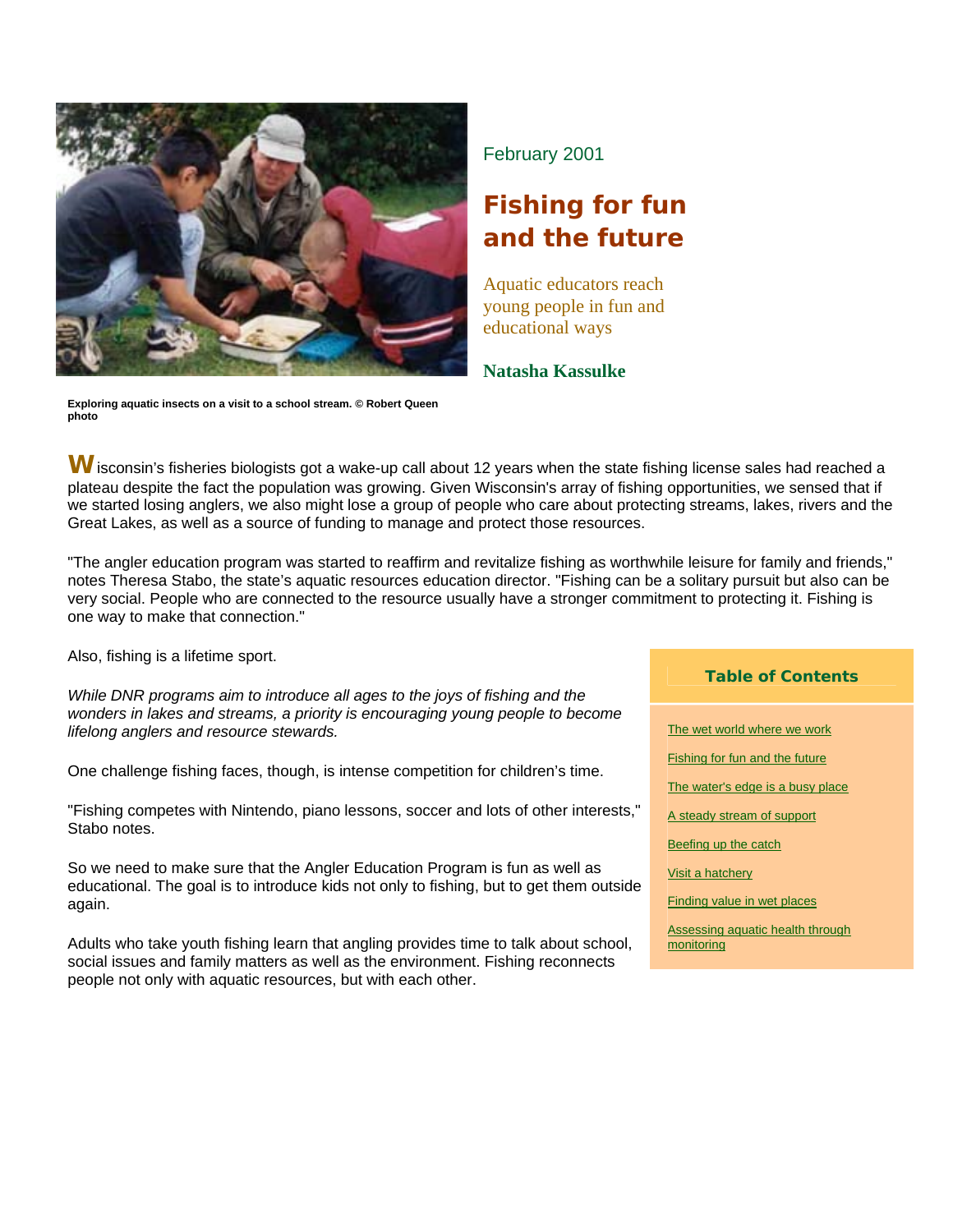

**DNR loans fishing equipment for free at 30 offices, state parks and other facilities. © Robert Queen** 

To reach young people in a variety of ways, we turn to teachers interested in ways to bring the environment into the classroom. Youth leaders such as boys and girls clubs, summer camp staff, fishing club members, and alcohol and drug abuse counselors also teach fishing skills to help build youth self-esteem.

After attending a training workshop, it's up to volunteers to implement the program in their school or community or camp. The DNR provides access to equipment, supplies and literature. See the DNR website for a list of workshops.

Angler education teaching materials are available to trained instructors for preschool and kindergarten through 12th grade.

Aquatic education can add three new "Rs" to the classroom -- relaxation, regulations, and responsibility for resources.

"We can use fishing days or expos as launch pads to establish long-term program and educational goals," Stabo says.

Social studies classes might learn how fishing is an important business and source of commerce in Wisconsin communities. Language arts classes might write essays and poetry about fishing experiences. Art classes can teach students to craft lures and jigs or make fish prints of their catch. Family resource classes can learn to prepare fish for the table. And all learn to appreciate fishing as a healthy choice for spending free time.

Kal Larson, a science teacher at Nathan Hale High School in West Allis, uses the Angler Education Program as a basis for the spring Outdoor Education class he teaches with a physical education instructor at the school. Larson teaches the basics of fishing including how to catch and how to clean fish, plus he builds fishing related topics such as the food pyramid and environmental concerns into the course.

"For many of these students," Larson says, "their last experience fishing was with a cane pole or a Snoopy rod and reel when they were kids."

Fishing clinics provide hands-on experience. The Learn to Fish Program gives novice anglers a one-time chance to fish without a license. Fishing Coaches (for those over 18) and Youth Fishing Buddies (for those under 18) provide instruction at fishing clinics.

Hamilton Middle School in Madison sponsors an after-school fishing club. Students learn about tackle, casting skills, fish identification and more.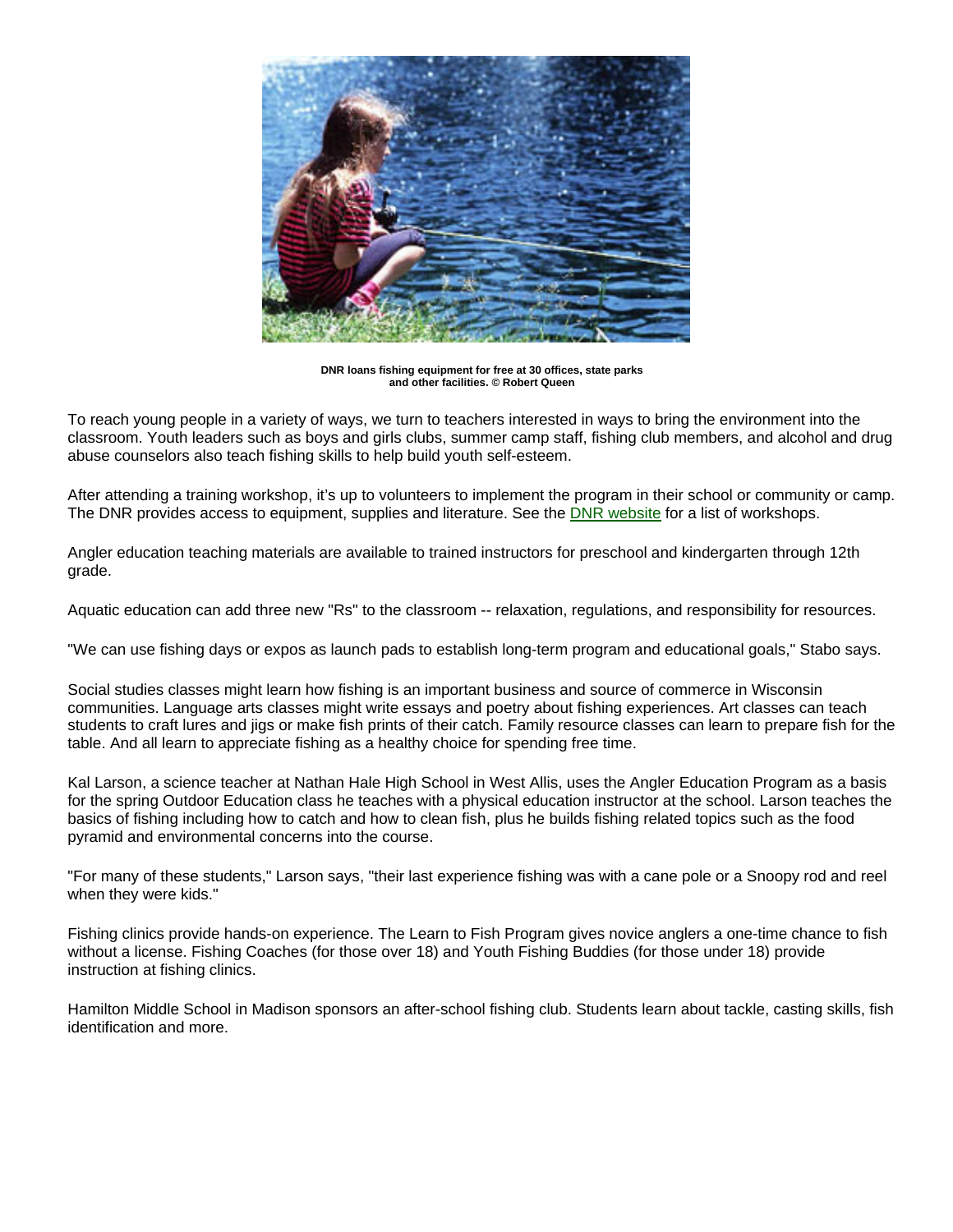

**Angling education programs help kids and adults experience the joy of fishing. © Robert Queen** 

On Free Fishing Weekend people fish for free the first Saturday and Sunday in June. Many state parks offer special fishing programs that weekend so anglers are encouraged to invite their non-angling friends out for a fishing picnic, Stabo notes.

The DNR Tackle Loaner Program provides fishing equipment at 30 sites in Wisconsin. There is no charge to borrow the equipment. Groups may borrow equipment for up to one week from regional DNR offices. Parks have their own arrangements. Call (608) 266-2272 or see the DNR website to learn about the tackle loaner site closest to you.

The Hooked on Wisconsin Anglers Club acknowledges diverse angling opportunities and recognizes outstanding sportfishing catches and releases in Wisconsin.

In 1985, the state launched an urban fishing program by stocking Milwaukee County park lagoons and other urban waters in southeast Wisconsin. The DNR's urban fishing coordinator visits schools and other groups to discuss the program. To goal is to help urban residents appreciate the aquatic resources in their backyards.

In 1997, staff in the DNR Alma office started The Reel Kid's Klub for kids ages 10–17. Chapter members hold monthly meetings, fish and take field trips. Guest speakers share fishing skills and talk about fishing safety, aquatic plants, ancient fishes of Wisconsin. The Angler Education Program complements other programs offered by DNR, University of Wisconsin-Extension and national organizations.

Many DNR staff statewide also enjoy giving presentations to share how their jobs fit into the big picture. Randy Larson, fish propagation supervisor for the Wild Rose Fish Hatchery, gives many presentations each year.

"I enjoy doing this very much and get really excited when I see all those eager and excited looks in the eyes of the young boys and girls," Larson says.

For more information about the state's aquatic education program contact Theresa Stabo at (608) 266-2272 or e-mail stabot@dnr.state.wi.us.

**Natasha Kassulke** is associate editor of Wisconsin Natural Resources.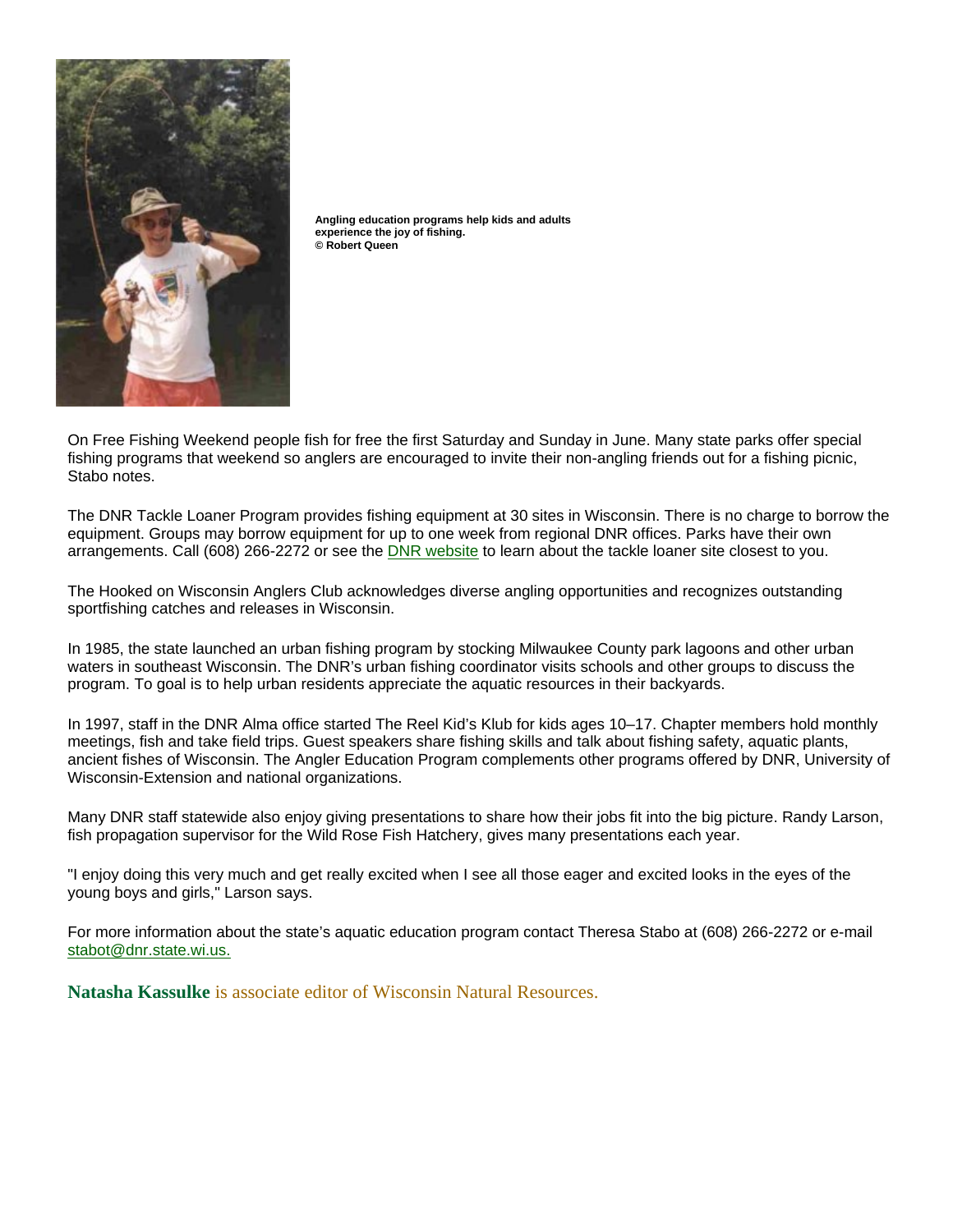

## February 2001

# **The water's edge is a busy place**

Shoreland and habitat protection work to keep pace with development

**From 1991 to 1998, PWC registrations in Wisconsin rose from 6,500 to 33,000. © UW Extension Photo** 

### **Natasha Kassulke**

**E**very "improvement" on a lakeshore, even small ones, changes the water and the land. Each homeowner, business and town reworking a beach, a lawn or a pier alters the shore in ways that add up.

In their natural state, Wisconsin waters are protected by thick and diverse shoreline vegetation. Development often changes the face of that shoreland buffer. In fact, the pace of change on Wisconsin's waterfront over the last 30 years has skyrocketed. At the same time, scientists have learned ways to minimize some of those impacts by protecting a 50 foot swath of land nearest the water as well as the first 20-30 feet of the nearshore water and lakebed.

Paul Cunningham, a DNR fish ecologist, says research in Wisconsin and elsewhere reveals the cumulative effects of individual lake and stream projects harm water quality and diminish the waterway's natural beauty.

Why are lakeshore properties so popular? Dr. Pat Shifferd of Northland College asked citizens why they own lakefront property. The top three reasons: a peaceful and tranquil view, watching wildlife, and fishing.

Today, nearly 80 percent of the land bordering Wisconsin lakes and rivers is privately owned and each year, thousands of shoreland parcels are developed. Since the 1960s, the number of homes on northern Wisconsin lakes has increased an average of 216 percent. Homes are larger and the number of people seeking permits has tripled since 1990 to alter waterways by dredging to create a sandy beach, building a seawall or installing a large pier.

To protect lakeshore habitats from these activities, Wisconsin relies on regulation, voluntary conservation efforts, grants, public investments, and education.

As early as the 1960s, Wisconsin developed statewide standards to guide development near lakes and streams to protect water quality, fish and wildlife habitat, recreation, and natural beauty by setting minimum lot sizes, minimum set-

#### **Table of Contents**

The wet world where we work **Fishing for fun and the future** The water's edge is a busy place A steady stream of support Beefing up the catch Visit a hatchery Finding value in wet places Assessing aquatic health through monitoring

back for building near the water's edge, restrictions on clear-cutting close to the water, and limits on filling, grading and vegetation removal.

Counties can adopt the statewide rules (called NR 115) or develop their own ordinances as long as they are more protective than the state standards.

Chapter 30 of Wisconsin's statutes is another tool to balance public and private rights to navigate and use shorelands, explains Mary Ellen Vollbrecht, the DNR chief of rivers and habitat protection section. Chapter 30 requires permits to ensure that alterations such as bridges, piers and bank grading are done in ways that avoid harm to lakes and streams.

The State of Wisconsin is making substantial financial investments in its public waters as well. To date, 170 Lake Protection Grants totaling more than \$12 million have been used to buy or lease sensitive lands surrounding lakes.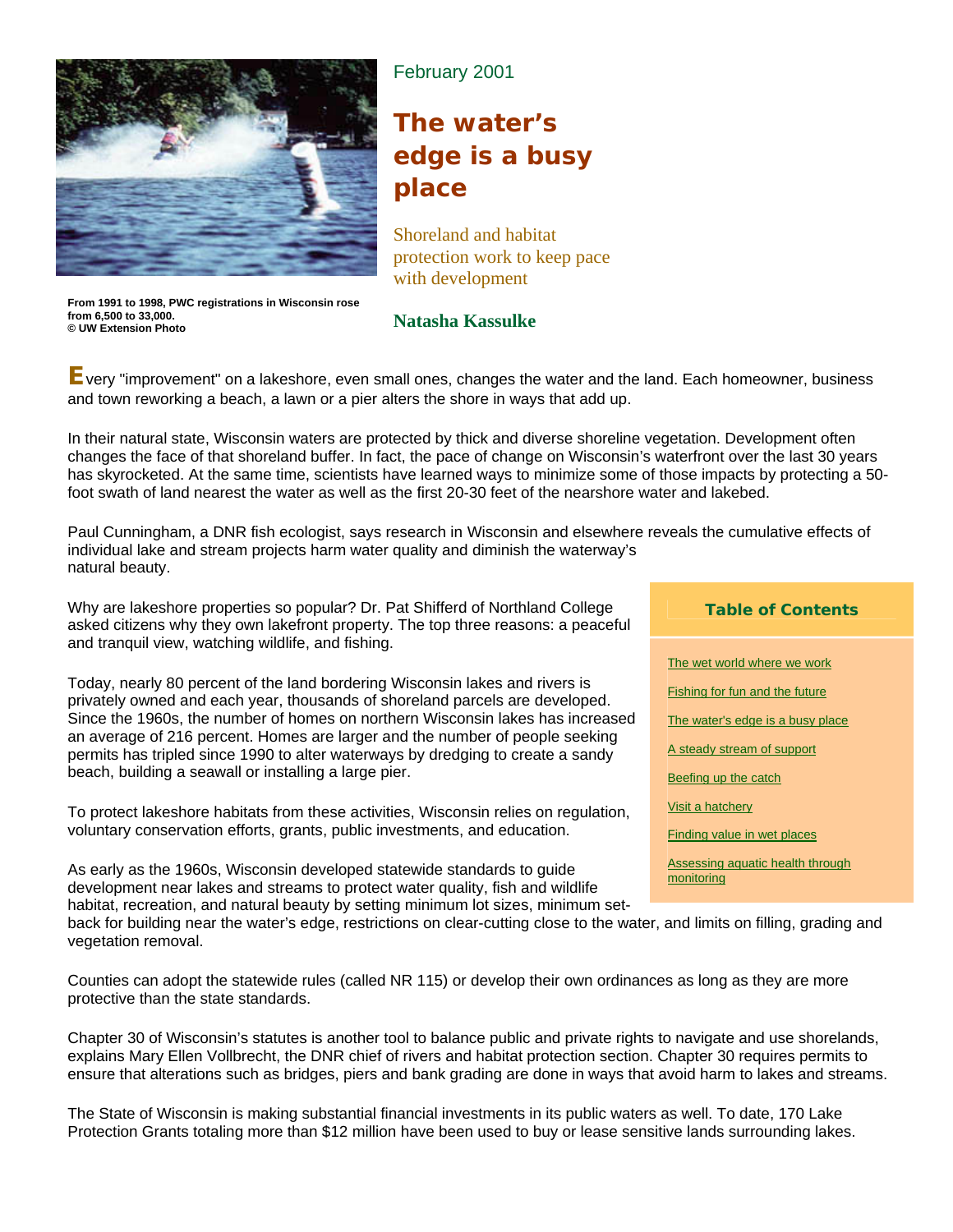The Knowles-Nelson Stewardship Program buys, protects and restores wildlife habitat; preserves high quality natural areas; and protects water quality and fish habitat. The legislature and governor renewed the Stewardship Program as part of the 1999-2001 state budget bill, increasing Stewardship funding from \$23.1 million to \$46 million each year, for another 10 years.

The Northern Initiative – a collaboration of government, nonprofit groups and citizens – also promotes education, voluntary conservation, technical assistance and land acquisition to safeguard northern lakes and shoreland.

On-water recreation also stresses shorelines and shorelands. The number of registered boats in Wisconsin, for example, has nearly doubled since the 1960s from 303,000 in 1969 to 564,000 in 1999. Increased boating traffic and bigger boats can harm the nearshore area as propellers stir the water, disturb fish habitat, and uproot aquatic plants. Boat wakes can disrupt wildlife and cause shoreline erosion. To minimize these impacts, boaters must observe "nowake" rules.

Explosive growth in personal watercraft (PWCs or jet ski-like products) poses another concern. From 1991-1998, instate PWC registrations rose from 6,500 to 33,000 vehicles.

The newest toy to hit Wisconsin waterways, the water trampoline, also has spurred complaints that the devices are eyesores, navigation hazards, and may harm fish habitat.

Education is a critical tool in programs to protect aquatic habitat. People need to be introduced and reminded of building and recreational regulations such as slow-no-wake rules. DNR water managers also work with UW-Extension and private groups to provide educational materials to landscapers, contractors and landowners on ways to minimize shoreline habitat damage.

Just as cumulative actions can harm the water's edge, cumulative action can restore the shoreland and shoreline as well. Preserving or planting shoreland buffers, careful siting of essential boat mooring, reasonable recreation and knowlegeable users can protect the fragile zone where lane meets water.

**Natasha Kassulke** is the associate editor of Wisconsin Natural Resources magazine.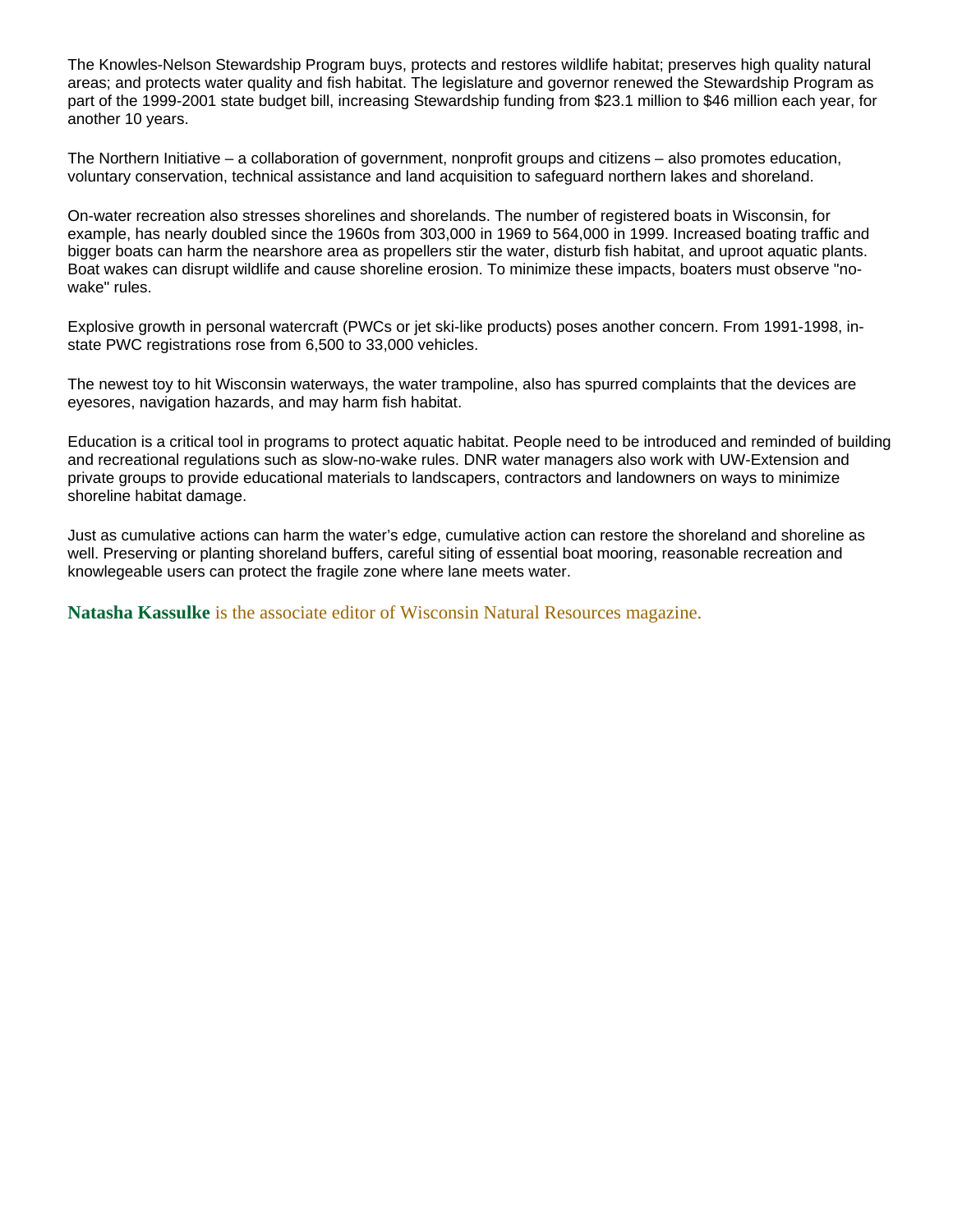

## **Near Shore & Under Water**

a special section on DNR fisheries management and habitat protection



February 2001

# **A steady stream of support**

Habitat restoration nurses damaged steams back to health

### **Natasha Kassulke**

**Each year 130,000 trout stamps are sold to anglers. © Robert Queen** 

**T** rout streams were shaped by nature. No amount of management can make one out of a stream that wasn't meant to provide fast, cold, clean water, but management can restore damaged streams.

DNR teams have the know-how for that work.

"We're a model for the nation in acquiring lands along trout streams, protecting waters and restoring wild fish populations," says Larry Claggett, a DNR coldwater fisheries ecologist. Wisconsin focuses on protecting stream channels and modifying their banks to create favorable conditions for fish. It's the cornerstone of DNR's trout management program, Claggett notes.

During the past 150 years, people made our streams and waterways work hard to carry logs and produce power. Beaver dams, cattle grazing, construction, pollution and floods also took their toll on trout streams. The damage was measured in higher water temperatures, eroded streambanks, turbid water and declining numbers of trout, Claggett explains, but in the past 30 years a lot of streams and habitat have been restored to more natural forms.

The incentive to restore trout streams came from Wisconsin conservationists through their legislators who supported a fee structure for Wisconsin's trout stamp in 1977. Proceeds are strictly designated for improving and maintaining inland trout streams by working on stream channels and their immediate surroundings. The consistent stream of money pays for long-term habitat improvements rather than relying on stocking that would only temporarily improve fishing. About 130,000 stamps have been sold annually in Wisconsin over the past 10 years.

Using trout stamp money and some funding from fishing license sales and federal funds, more than 550 miles of 400 different coldwater streams have been improved.

# **Table of Contents**  The wet world where we work **Fishing for fun and the future** The water's edge is a busy place A steady stream of support

Beefing up the catch

Visit a hatchery

Finding value in wet places

Assessing aquatic health through monitoring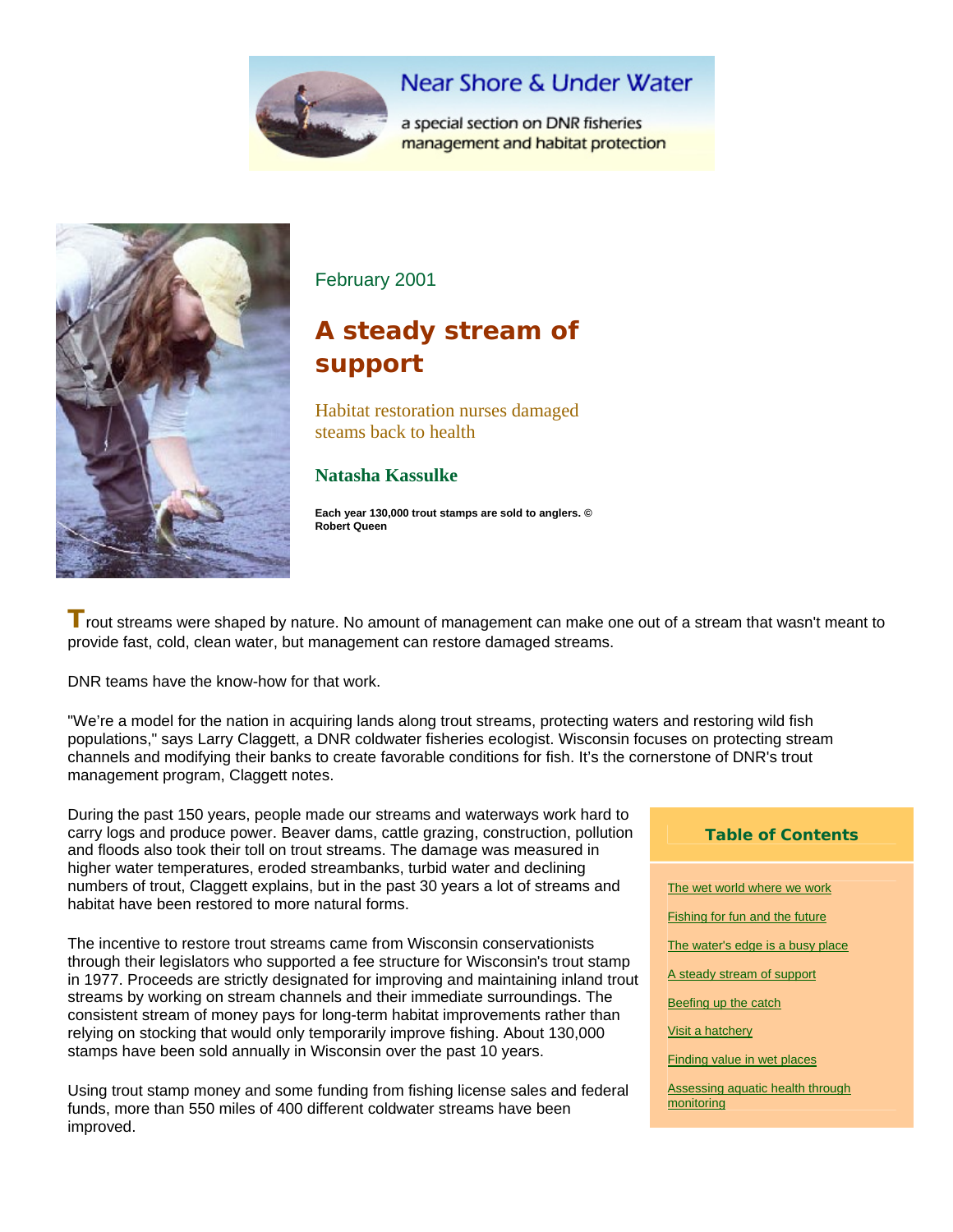State fisheries restoration crews draw on techniques they have developed to work with the unique characteristics – and remedy the historic woes – of regional streams.

In southwestern Wisconsin, crews stabilize steep streambanks and scour away sediment that washed down from hillsides in the late 1800s and early 1900s as a result of grazing and row cropping. In northern Wisconsin, crews narrow and return the meanders in wide streams that were straightened and damaged by log drives, logging dams and beaver dams. In northeastern Wisconsin, crews reverse the effects of erosion from farm fields and historic sedimentation from logging.

Traditional bank work included building undercut banks and adding rocks to provide fish cover. Now, fish biologists also are adding wood to the streams and their bank to provide shade, cover, erosion control and a nursery for buglife.

Historically, many Wisconsin streams were strewn with fallen trees that naturally provided such cover. The Brule River, for example, was once a tangled mass of wood. But during the log drives, loggers cleared the river of wood and rocks so that they could more easily float rafts of logs down river. It changed the stream, and the fish population suffered from a lack of food and shelter that dead wood had provided.

The Tomorrow River project in Waupaca and Portage counties shows how trout habitat can bounce back along a stretch of the river that was shallow, lacked cover and damaged by cows pasturing in the area. DNR and Trout Unlimited (TU) designed a restoration plan, in consultation with landowners.

DNR crews placed LUNKERs -- which are pre-fabricated bank structures that are placed on the outside bends of streams, jut into the water and are covered with rock and soil to look natural. LUNKERS were developed by Dave Vetrano, a DNR fisheries biologist in La Crosse and provide cover that fish can hide under. The stream narrows, water flows faster through the channel and scours sediment from the bottom. Gravel and cobble revealed on the streambed provide areas for food and trout reproduction. TU installed 100 half logs to create more cover and put up a fence to keep livestock out of the water.

Dam removal also is an important management tool for restoring fish habitat by returning streams to their natural freeflowing condition. The River Alliance of Wisconsin notes that about 60 dams have been removed from Wisconsin streams in three decades -- the largest number of dam removals in the nation.

The 1998 removal of the Waterworks Dam in Baraboo shows dam removal can be a proven river restoration tool. Dams transformed the Baraboo Rapids segment of the Baraboo River from a fast-moving stream with healthy fish populations to a series of sluggish impoundments. What once supported a spawning lake sturgeon population in pre-settlement days became known for its carp.

By removing the dam, three-quarters of a mile of high-quality riffle habitat, rare in southern Wisconsin rivers, was restored to its free-flowing condition. Only 18 months after removal, the DNR found 24 species of fish in the newly freeflowing stretch of the river, the dominant species was smallmouth bass.

Another sign that habitat restoration efforts coupled with other management tools like regulations and catch-and-release fishing is working is the return of brook trout, the state's only native stream trout. Waters such as tributaries to the West fork of the Kickapoo River are seeing remarkably healthy brook trout populations.

Today, Wisconsin leads the nation in miles of high quality (Class I) trout streams – 3,500 miles with naturally selfsustaining trout populations.

"Experienced trout anglers are telling me again and again it's the best fishing in recent memory," Claggett says.

For a copy of a report describing other inland trout habitat improvement projects in Wisconsin, call Larry Claggett at (608) 267-9658 or e-mail to claggl@dnr.state.wi.us.

**Natasha Kassulke** is the associate editor of Wisconsin Natural Resources magazine.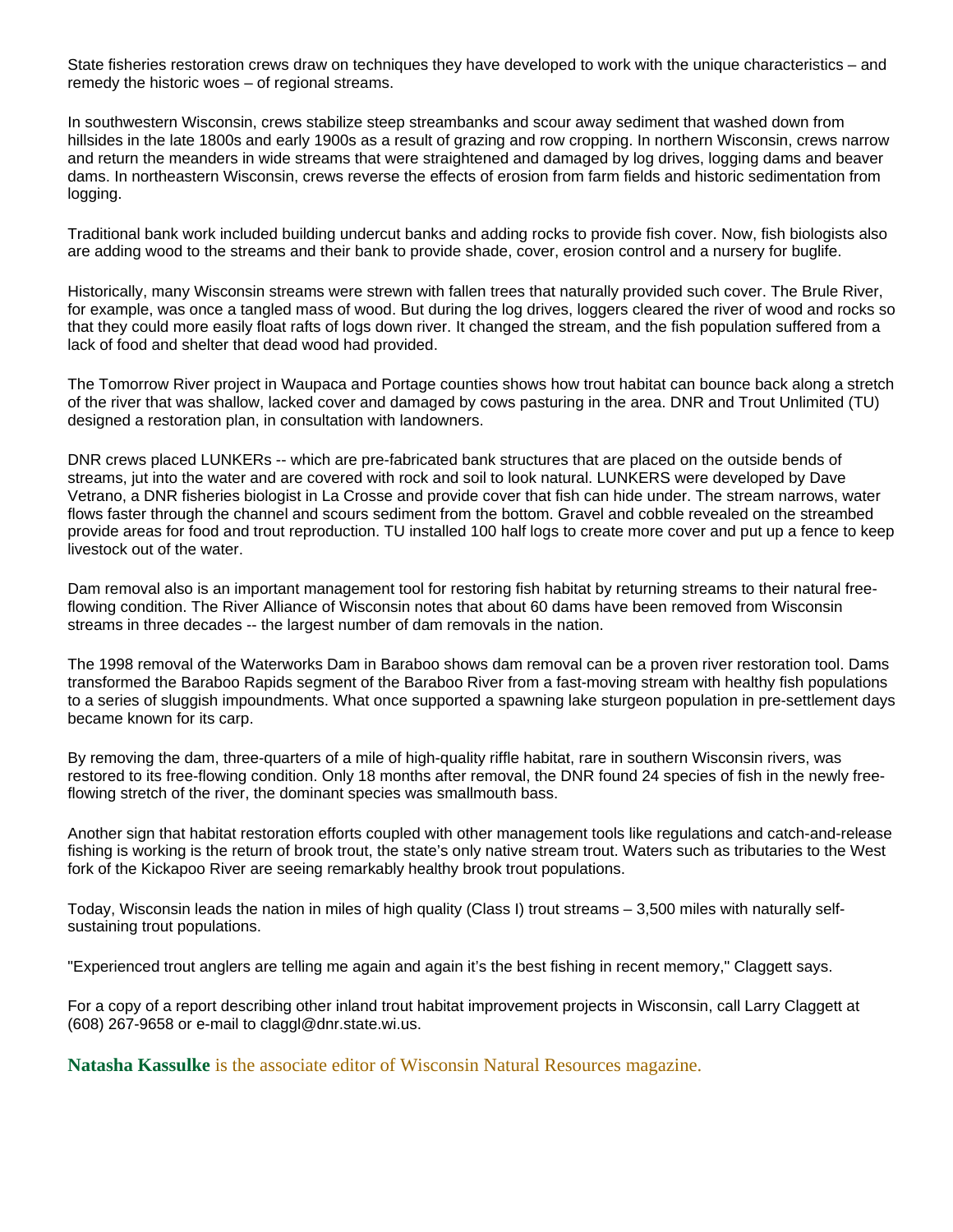

**Stocking adult trout to increase angling opportunities. © Robert Queen** 

### February 2001

## **Beefing up the catch**

Wisconsin fish hatcheries provide for future angling opportunity

**Natasha Kassulke** 

#### Visit a hatchery for an egg-strordinary experience Wisconsin's fish hatcheries

**G**iven a clean place to live, protection from enemies, plentiful food and good company, almost any population could sustain itself. Fish are no different. And fisheries experts increasingly aim to create the right conditions so fish will naturally reproduce and keep their population growing.

Unfortunately, a lot can go awry in the watery world. Pollution seeps in, nutrients cause plants to grow too quickly and exotic organisms that eat eggs or uproot habitat can invade. Hungry predators cruise the waters, and human anglers have a taste for fish. Small wonder that in many cases natural reproduction of fish can't keep pace with "consumer demand."

To give anglers a greater chance of catching fish, Wisconsin has stocked state waters for more than 100 years. Walleye have been stocked since 1876, when the Nevin Hatchery was established in the Madison countryside that became Fitchburg.

Then and now, we primarily stock fish to provide angling opportunities for the public, explains Al Kaas, the statewide fish propagation coordinator. We raise fish in hatcheries to protect them during their most vulnerable life stages, then we release them to grow to adulthood back in wild waters.

Fish stocking quotas fluctuate somewhat annually and today, DNR operates 14 state hatcheries and three spawning facilities.

Fish may be stocked when they are fry (newly hatched), fingerlings (up to one year old), yearlings (12 to 23 months old) and as adults. Wisconsin annually stocks around 11 million fingerlings and yearling fish, but much larger quantities of the smaller fry are released. Twenty to 40 million fry are stocked – trout and salmon fry, fingerlings and yearlings in the Great Lakes; trout, walleye, muskellunge, northern pike and largemouth bass fry, fingerlings and yearlings on inland lakes, rivers and streams.

While that sounds like a lot of fish, stocking actually is not necessary in most Wisconsin waters.

"Most state waters support excellent fish populations and do not require stocking," Kaas says. "Introducing fish to lakes that already support excellent fish populations could upset the genetic balance in those waters and go beyond the biological carrying capacity of the lake.

Frank Pratt, a fisheries manager in Hayward, says stocking can be a valuable tool when a lake or stream has a smaller fish population than it should support because spawning habitat has been destroyed, cover for young fish is weak, food supplies have dropped off or there's a problem with predation.

#### **Table of Contents**

The wet world where we work Fishing for fun and the future The water's edge is a busy place A steady stream of support Beefing up the catch Visit a hatchery Finding value in wet places Assessing aquatic health through monitoring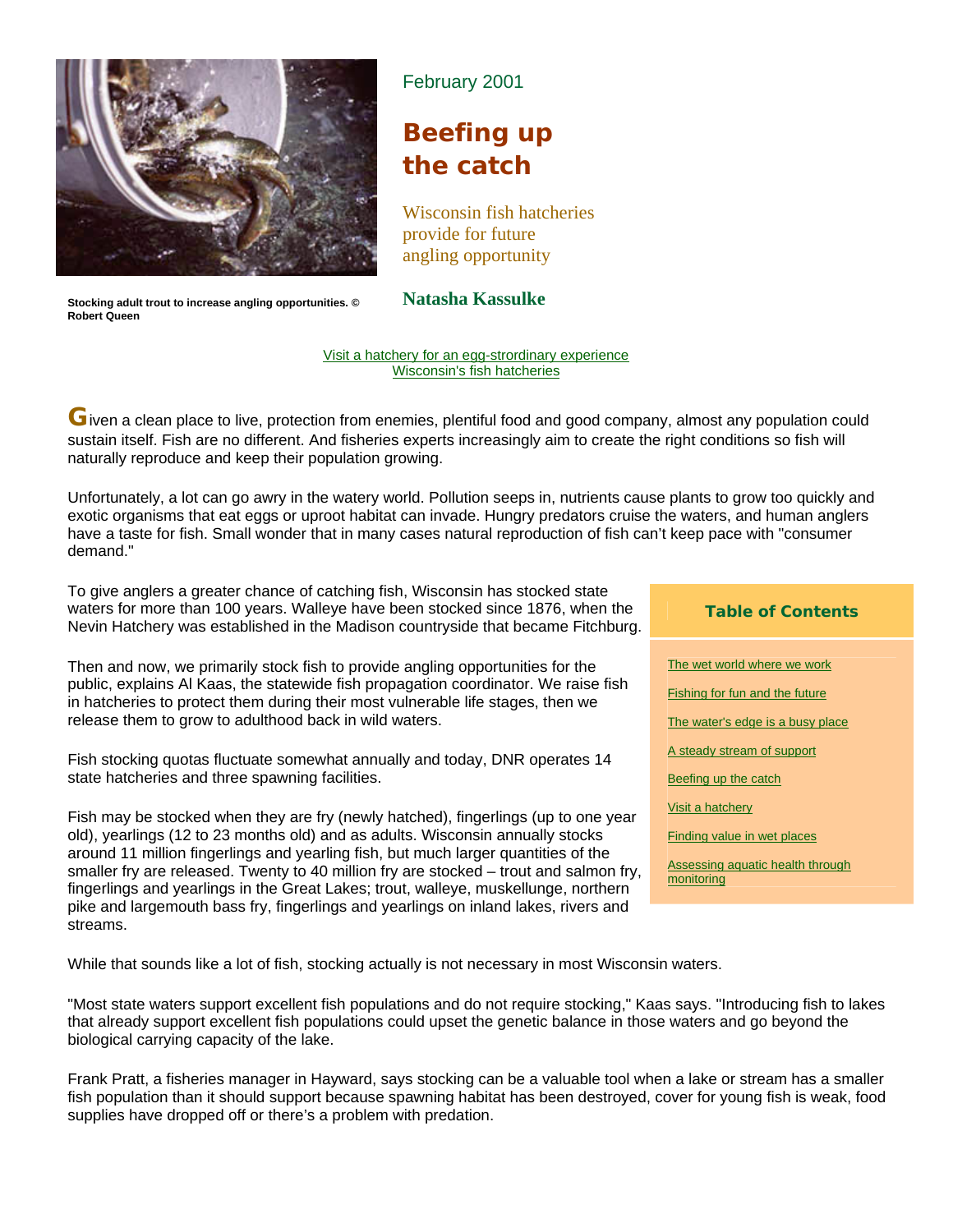Lake surveys and past experience determine if a lake should be stocked, what species should be stocked and what size the fish need to be to survive in the water, Pratt says. Fisheries biologists consider harvest regulations, catch records and demand in figuring how many fish should be stocked and which waters would most benefit from supplemental fish.

It's a balancing act.

Take the muskellunge, Wisconsin's most sought trophy game fish, as an example. Every year, small musky are transferred from hatchery rearing ponds and stocked in more than 200 musky waters statewide. Musky populations are low in some waters due in part to competition with northern pike, and declines in habitat and spawning grounds.

The bulk of musky fingerlings are wild stock reared at the Gov. Tommy G. Thompson Hatchery at Spooner, the newest and most modern coolwater hatchery, and at the recently renovated Art Oehmcke Hatchery at Woodruff and West Central Region rearing ponds. Mature fish are captured during spring spawning. Their abdomens are then rubbed to expel roe (eggs) and milt (sperm). In the wild, less than 0.1 percent of the eggs deposited would hatch and survive, in the hatchery, 60 to 95 percent of the incubated eggs make it.

Stocking is the culmination of weeks, sometimes months or years of care, says Rod Patrick, the South Central Region operations manager who oversees the Lake Mills and Nevin hatcheries.

Last year, the Nevin Hatchery provided wild fish for 169 trout streams. The hatchery leads the state in raising wild trout that remain wary after stocking. The wild trout program started five years ago when state fisheries biologists found that domesticated trout strains didn't fare as well as wild trout raised with less human interaction.

While all the hatcheries raise fish, not all hatcheries hatch eggs. Some, called "rearing stations," raise fish that are hatched and transferred from other facilities. In true hatcheries, after eggs are mixed with milt and left to firm up or "water harden" for a while, the fertilized eggs are collected and placed in hatching jars supplied with oxygen rich water at a specific temperature. Newly hatched fish (fry) are raised indoors in tanks. As they grow, they are transferred to outdoor raceways and ponds.

Some hatcheries also are taking part in research projects such as tracking conditions that cause hatchery-raised chinook salmon to contract Bacterial Kidney Disease as adults.

Aside from special projects and the day-to-day intricate art of raising fish, the state hatchery/stocking program faces longer-term challenges. One of the most significant is keeping the facilities in working order. Some hatcheries are 50 years old or more and need upgrading to meet compliance standards for water supply issues.

At some hatcheries old windows need to be replaced, black topping is needed, buildings need to be insulated, and raceways need upgrading.

Stan Johannes, a Northern Region operations manager in Spooner, says more environmentally friendly chemicals are being explored and used in state fish hatcheries and new technologies are being explored to prevent fish diseases. Over the past few years there also has been a shift from manual hands-on control of feeding, water volume and temperature to automated (computer-controlled) systems.

Ultimately, Johannes says, the greatest shift has been a shift from producing numbers of fish to producing quality fish that survive better in the wild.

"Fish culture has changed a lot over the past 100 years," Kaas says. "But we are working throughout the state to ensure that the fish we are stocking will continue to grow to legal size and in coming years provide a healthy fishery and good fishing opportunities."

**Natasha Kassulke** is the associate editor of Wisconsin Natural Resources magazine.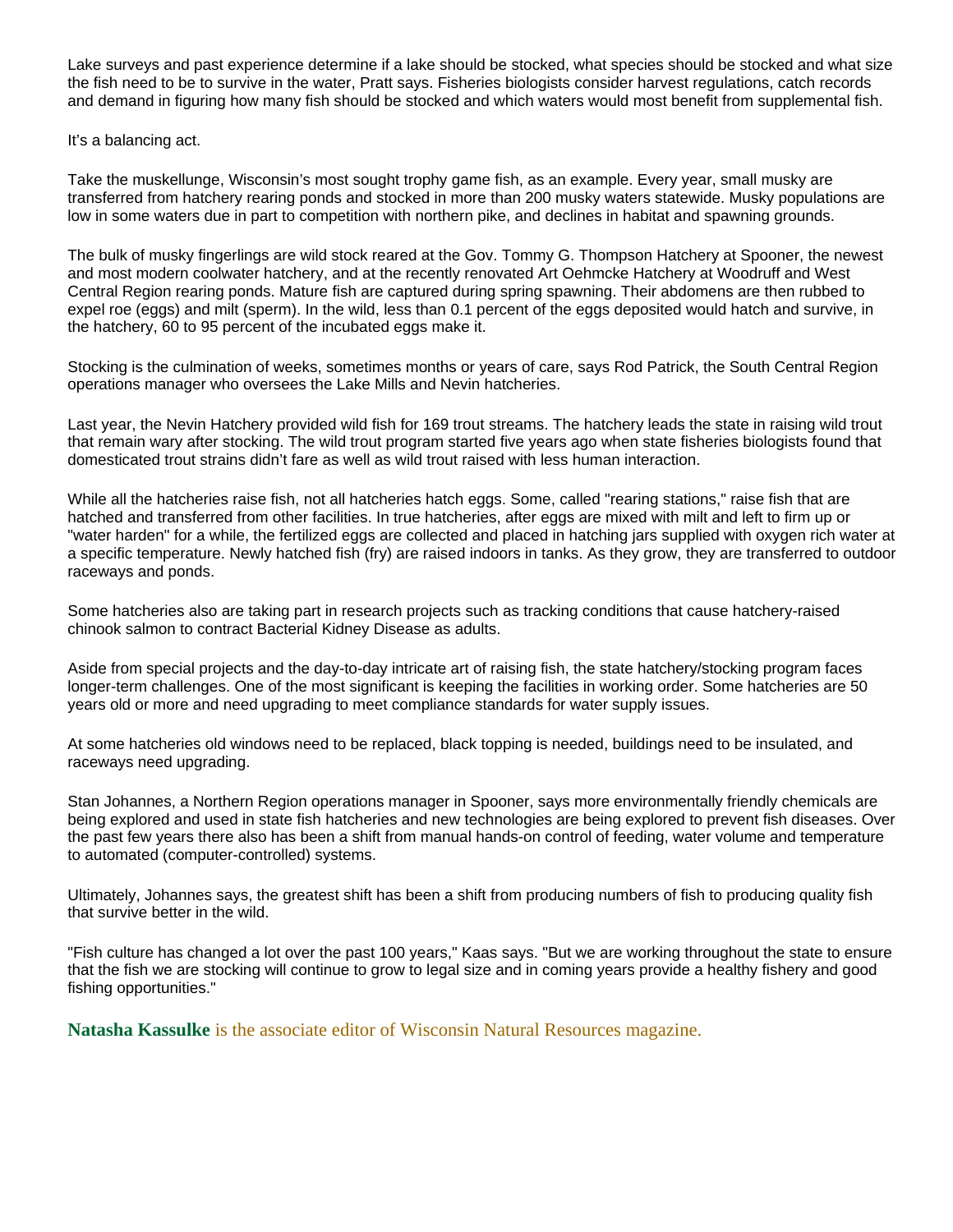

**These salmon eggs will be mixed with milt. Fertilized eggs form fry that are stocked or raised in hatcheries. © Robert Queen** 

February 2001

## **Visit a hatchery**

#### **Ready for an egg-strordinary experience?**

Theresa Stabo

Wisconsin's fish hatcheries

More and more, teachers and after-school fishing clubs are learning that a trip to a hatchery can be a fun part of their aquatic studies. Moreover, we're making the hatcheries more fun to visit.

State fish hatcheries provide unique opportunities to see lots of fish at all stages in their life cycles, to learn where the fish are going, and to appreciate the limited role stocking plays in keeping fish populations healthy and productive.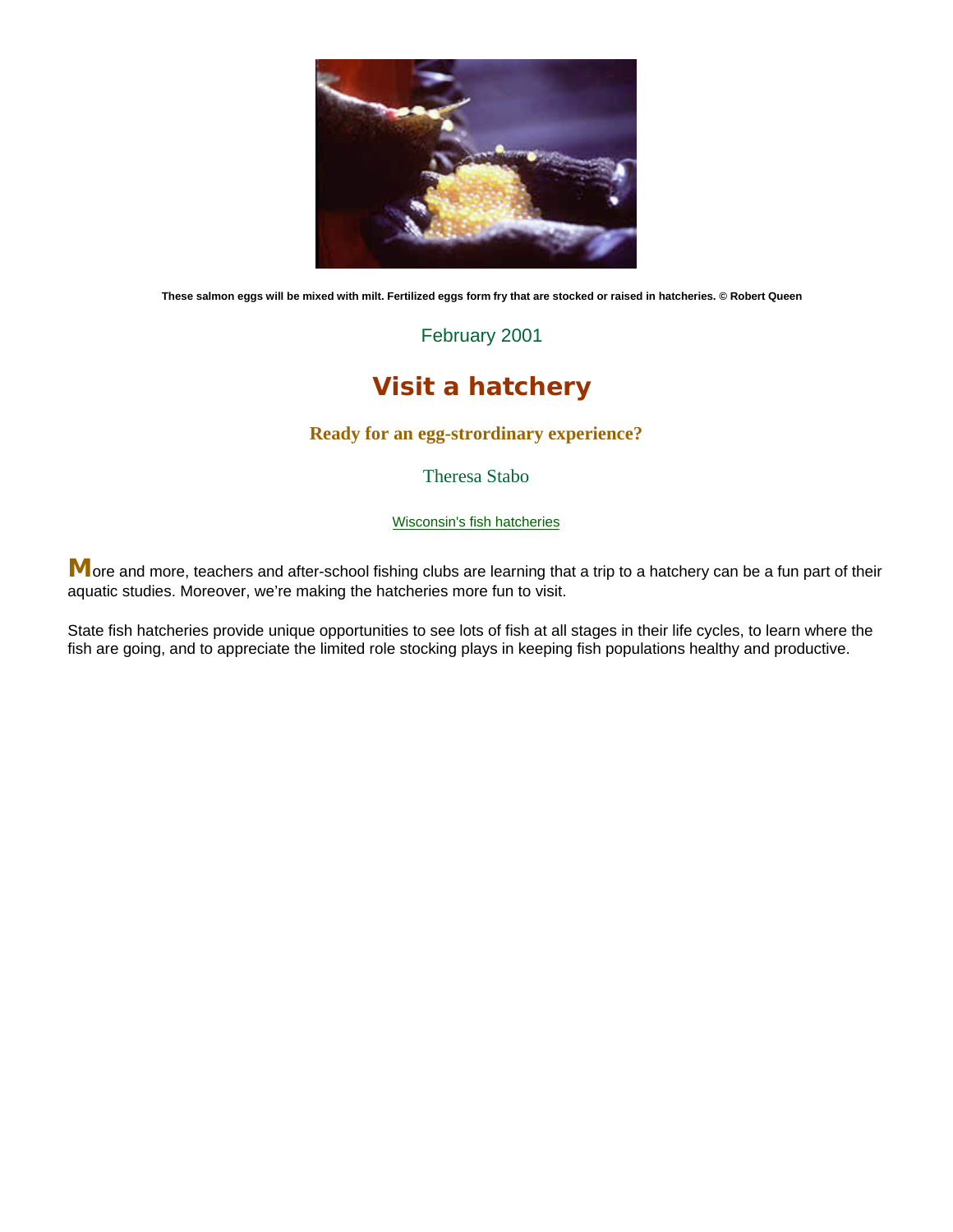The Root River Steelhead Facility in Racine and the C.D. "Buzz" Besadny Anadromous Fisheries Facility in Kewaunee are egg collection facilities. Windows into streams allow visitors to watch fish spawning runs. At the Besadny Facility, naturalist Julie Hein-Frank developed a study guide so teachers can prepare students for their field trip. Hein-Frank meets the group at the facility, gives them a tour to explain how egg collection works, then takes them to the adjacent stream to scoop up invertebrates. Students get their hands wet conducting water quality tests. After the field experience, teachers get follow-up lessons back in the classroom.

Education was part of the renovation plan at the Spooner Hatchery, and when it reopened as the Gov. Tommy G. Thompson Hatchery in 1996, visitors were dazzled by a 24-foot mural created by artist Ruth King, a DNR nonpoint source pollution specialist. Other exhibits offer fishing tips, provide lessons on fish anatomy, and explain the hatchery workings. The Yellow River Flowage, which is a short walk from the front door, is part of a shoreline demonstration project. Shell Lake Elementary, Spooner Elementary and others in the community helped plant native shrubs and grasses.

#### **Table of Contents**

The wet world where we work Fishing for fun and the future The water's edge is a busy place A steady stream of support Beefing up the catch Visit a hatchery Finding value in wet places Assessing aquatic health through monitoring

As Madison bulges at its boundaries, the grounds at the Nevin Hatchery in Fitchburg will be increasingly important as an educational site and as urban green space.

All of our state hatcheries and egg collection sites are open for visitations. Visiting hours vary, but most are open at least weekdays from 9 a.m. to 3 p.m. for visits. Hatchery visits are more interesting during certain times of the year. Call ahead to plan your visit during a peak season and reserve time when a staff member can meet your group.

#### Theresa Stabo is the state's aquatic resources education director.

#### Wisconsin's fish hatcheries

Broodstock are adult fish that are kept at a hatchery so that their eggs (roe) and sperm (milt) can be collected to produce fertilized eggs for production needs.

At a spawning facility you can see eggs collected from fish.

At a fish hatchery you can see eggs hatch and fish of various stages of their life cycle at the right time of year.

At a rearing station you can see fish being raised, which were transferred to them from other hatcheries.

All state fish hatcheries are open for visitation. Call ahead to be sure that the hatchery you are interested in is at a point in its stocking schedule that there is something interesting to see.

#### Art Oehmcke Hatchery

- Species: muskellunge, walleye, lake trout and suckers
- Operations: hatching and rearing
- Located at 8770 Hwy. H., two miles east of Woodruff, Oneida Co.
- Telephone: (715) 358-9215

#### Bayfield Hatchery

- Species: brook trout, brown trout, lake trout, steelhead (rainbow) , splake (brook trout/lake trout cross); coho and chinook salmon
- Operations: broodstock, hatching and rearing
- Located at 141 S. Third St., between Washburn and Bayfield, Bayfield Co.
- Telephone: (715) 779-4021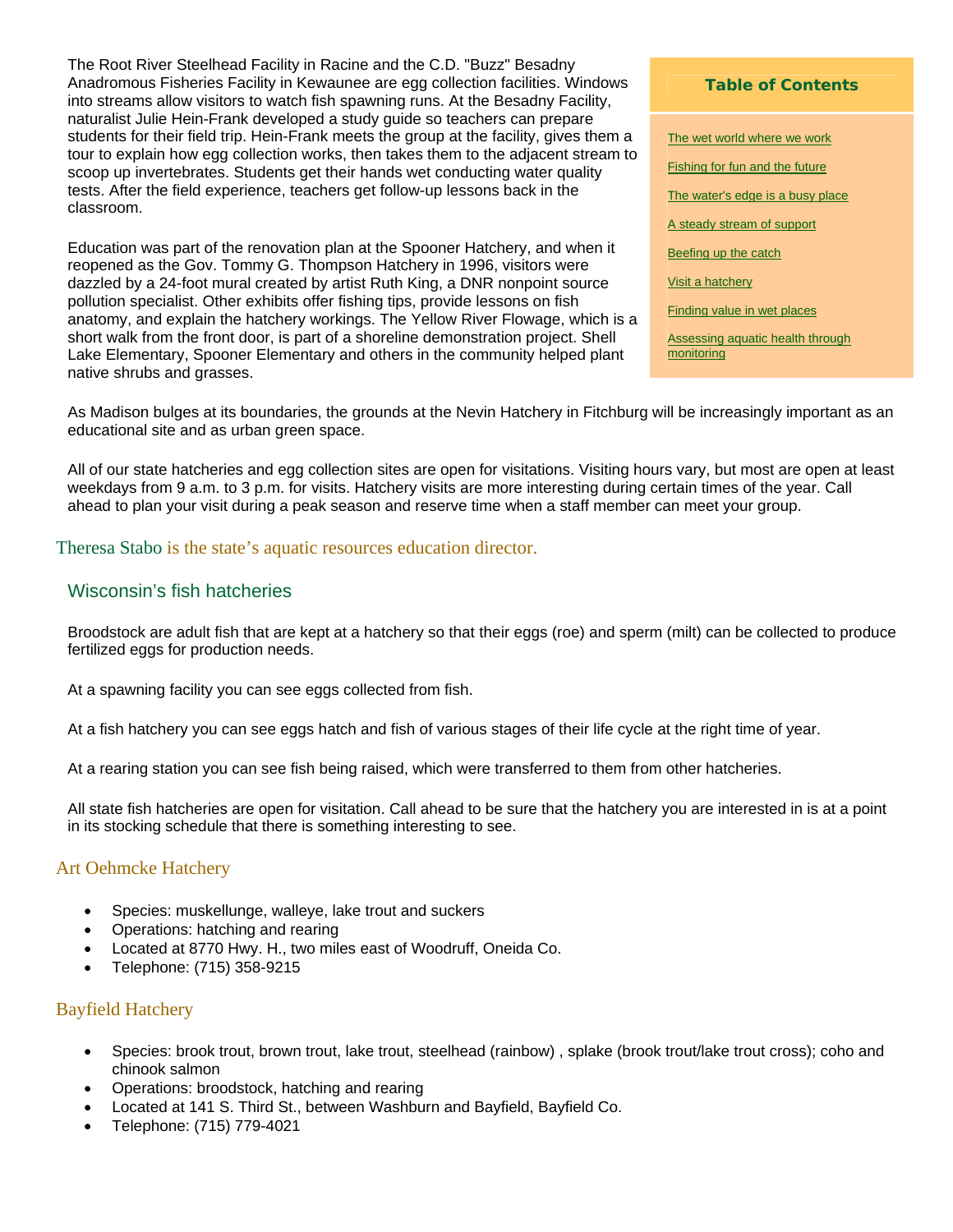### Brule Rearing Station

- Species: brook, brown and rainbow trout; and steelhead
- Operations: rearing and spawning
- Located at 13847 E. Hatchery Rd., south of Brule, Douglas Co.
- Telephone: (715) 372-4820

#### Governor Tommy G. Thompson Hatchery

- Species: muskellunge, walleye, northern pike and suckers
- Operations: hatching and rearing
- Located at 951 W. Maple St., on the west side of Spooner, Washburn Co.
- Telephone: (715) 635-4147

#### Kettle Moraine Springs Hatchery

- Species: steelhead (rainbow) trout and coho salmon
- Operations: hatching and rearing
- Located at N1929 Trout Spring Rd., in Adell near Cascade, Sheboygan Co.
- Telephone: (920) 528-8825

#### Lake Mills Hatchery

- Species: coho salmon; northern pike and walleye
- Operations: hatching and rearing
- Located at 302 S. Main St. in Lake Mills, Jefferson Co.
- Telephone: (920) 648-8012

#### Lakewood Rearing Station

- Species: brook and rainbow trout
- Operations: rearing
- Located at 14865 Hatchery Lane in Lakewood, Oconto Co.
- Telephone: (715) 276-6066

#### Langlade Rearing Station

- Species: brown trout
- Operations: rearing
- Located at Q1269 Fish Hatchery Rd., in White Lake east of the Wolf River, Langlade Co.
- Telephone: (715) 882-8757

#### Nevin Hatchery

- Species: brook, brown and rainbow trout
- Operations: broodstock, hatching and rearing
- Located at 3911 Fish Hatchery Rd., in Fitchburg, Dane Co.
- Telephone: (608) 275-3246

#### Osceola Hatchery

- Species: rainbow trout
- Operation: broodstock, hatching and rearing
- Located at 2517 90<sup>th</sup> Ave., in Osceola, Polk Co.
- Telephone: (715) 294-2525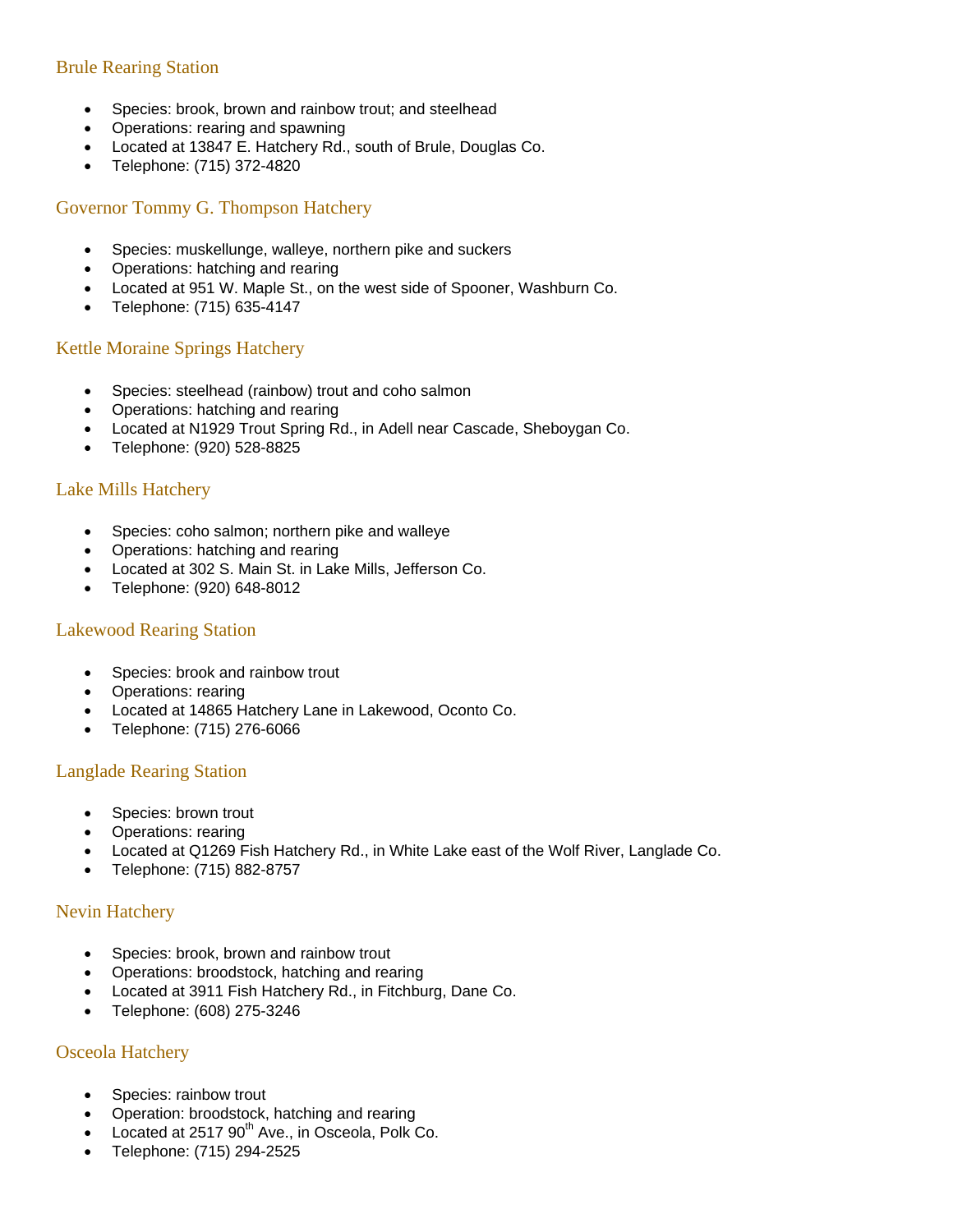### St. Croix Falls Hatchery

- Species: brook and brown trout
- Operations: broodstock, hatching and rearing
- Located at 230 River St., in St. Croix Falls, Polk Co.
- Telephone: (715) 483-3535

#### Thunder River Rearing Station

- Species: spring/summer brown trout; fall/winter coho salmon
- Operations: rearing
- Located at W13562 Hatchery Rd., west of Crivitz, Marinette Co.
- Telephone: (715) 757-3541

#### Westfield Hatchery

- Species: chinook and coho salmon
- Operations: Hatching and rearing
- Located at 220 W. Pioneer Park Rd., in Westfield, Marquette County
- Telephone: (608) 296-2343

#### Wild Rose Hatchery

- Species: brown trout and chinook salmon; muskellunge, hybrid muskellunge, suckers, northern pike, walleye and lake sturgeon
- Operations: broodstock, hatching and rearing
- Located on Hwy. 22 N., in Wild Rose, Waushara Co.
- Telephone: (920) 622-3527

#### Wisconsin's egg-taking sites:

#### Strawberry Creek Spawning Facility

- Species: chinook salmon
- Located on Strawberry Lane off Hwy. U in Sturgeon Bay, Door Co.
- Telephone: (920) 746-2860

#### C.D. Besadny Anadromous Fisheries Facililty

- Species: steelhead and brown trout, coho and chinook salmon
- Located at 3884 Ransom Moore Lane, in Kewaunee, Kewaunee Co.
- Telephone: (920) 388-1025

#### Root River Steelhead Facility

- Species: steelhead (rainbow) trout, coho and chinook salmon
- Located at 2399 Dominick Dr., in Racine, Racine Co.
- Telephone: (262) 884-2300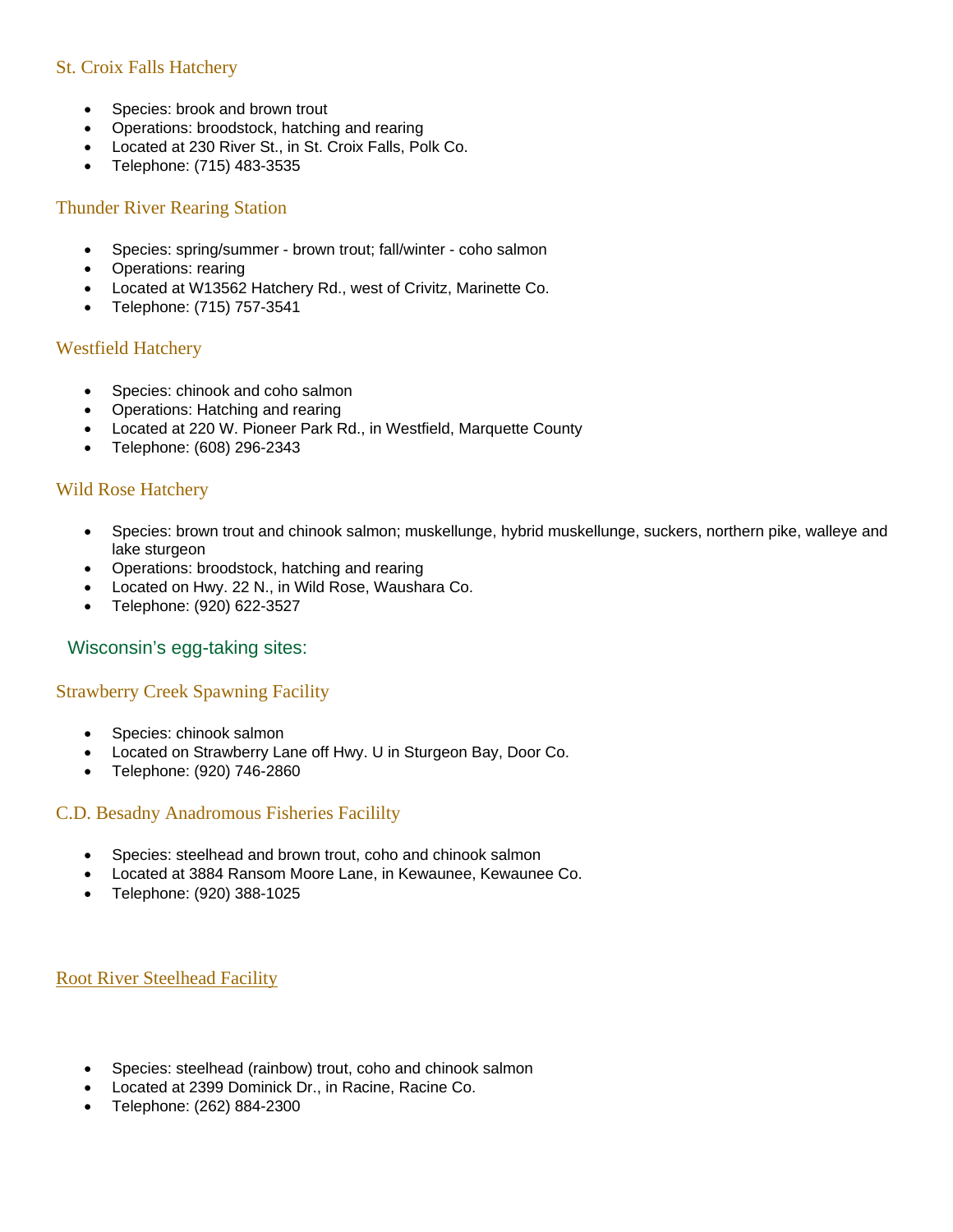

February 2001

# **Finding value in wet places**

Helping individuals sustain small wetlands is where it's at.

## **Lisa Gaumnitz**

**Wetlands provide critical habitat and food sources for fisheries. © DNR Photo** 

**S**ue Schumacher can be forgiven for viewing southeastern Wisconsin's shallow cattail marshes, sedge meadows and forested wetlands with all the pride of a doting mother.

"I get a good feeling when I see a wetland that at one time was slated to be filled but wasn't because we either denied the project or altered it in a way to avoid or minimize damage," Schumacher says. "I can look at that wetland and know I had a hand in protecting it."

She and colleagues in DNR's habitat protection program are the keepers of Wisconsin's nationally renowned wetland protection program. They are charged with casting the deciding vote when individuals, companies and governments need permits to build ponds, buildings, roads, or some other project that potentially alters wetlands.

In the last decade, they've succeeded in cutting permitted wetland losses by 330 percent while still allowing 86 percent of applicants to complete the projects they want. Often as not, the projects get done more quickly and inexpensively with less harm to the environment.

Schumacher and the 51 other water management specialists covering Wisconsin's 72 counties work with 10,000 landowners every year. In the past decade, they've seen a four-fold increase in applications to build ponds in wetlands, and similar growth in requests to start waterfront projects. "People realize they need permits and they are trying to comply," she says.

That change in public attitude has been a long time coming. For much of the state's first 150 years, wetlands were considered wastelands and mosquito breeding grounds. Laws and policies encouraged swamp reclamation. Settlers received subsidies and tax breaks to drain and fill wetlands for farm fields, ports and cities. New drainage technology in the 1940s spurred destruction of an additional 3 million acres of wetlands; only 5.3 million of the 10 million acres of wetlands present before statehood remained by 1980.

#### **Table of Contents**

- The wet world where we work
- Fishing for fun and the future
- The water's edge is a busy place
- A steady stream of support
- Beefing up the catch
- Visit a hatchery
- Finding value in wet places

Assessing aquatic health through monitoring

By that time, dramatic declines in waterfowl populations, combined with a growing body of scientific literature, wakened the state and nation to wetland values. Wetlands provide crucial habitat for native fish, plant and wildlife species; store water to prevent flooding; buffer runoff; protect water quality; provide natural beauty and sustain recreational opportunities for boaters, canoeists, hunters and birdwatchers.

"We've come a long way in reducing wetland losses and that's directly associated with gains in knowledge and the science of wetlands' true values," says Dale Simon, chief biologist in the habitat protection program.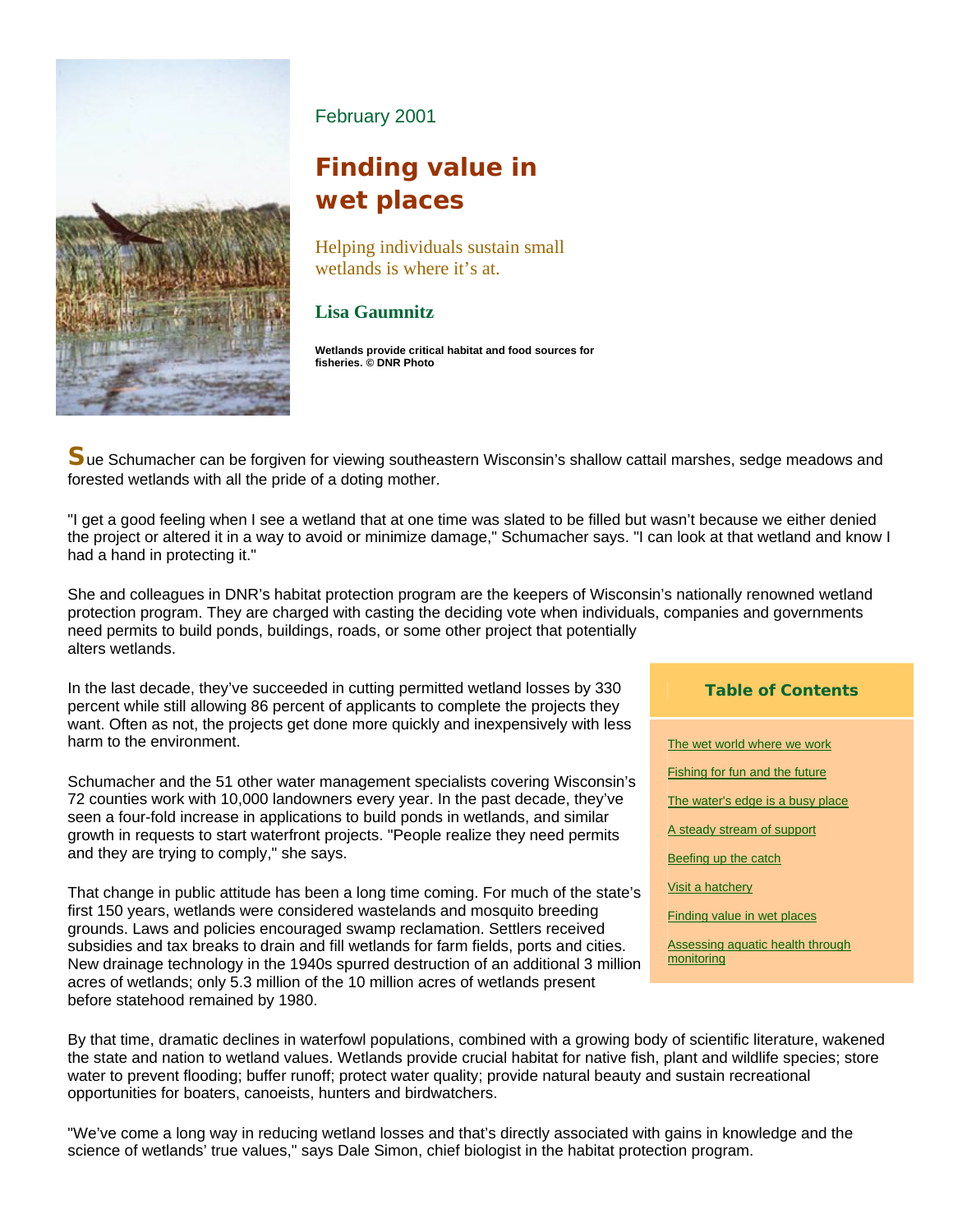Federal laws in the late 1970s started requiring people to seek permits from the U.S. Army Corps of Engineers for projects potentially affecting wetlands. To further reduce acreage lost through this permit process, Wisconsin sought greater say in federal decisions. In 1991, Wisconsin became the first state to require decisions on federal wetland permits to meet state wetland water quality standards. Today, applicants for a federal wetland permit must demonstrate to DNR habitat protection staff that they've tried to avoid harming wetlands. If an applicant shows that wetlands will be minimally affected, then their Corps wetland permit may be certified.

The requirement has helped cut wetland losses in permitted projects to an average of 300 acres a year. It has also brought applicants in early. Now, developers and others are willing to attend workshops to learn what they need to do to protect the environment and get their permit.

We've spent 20 years building protection programs, says Scott Hausmann, who leads the DNR's wetland team that recently developed a new strategic plan. Those will continue to be the backbone of our wetland efforts, but we recognize that 75 percent of wetlands are in private hands, and we need to provide those owners with the tools and the means to manage those wetlands.

That education starts with teaching people that wetlands are much more diverse than a marsh with ducks, says Pat Trochlell, a DNR wetland ecologist. "Wetlands include floodplain forest, bogs, sedge meadows and other areas people don't readily recognize as wetlands. Further, they provide other benefits than waterfowl habitat."

A low spot in a backyard that collects spring rain could be an ephemeral wetland that provides critical habitat for salamander reproduction, she says.

To encourage people to protect, restore and manage such wetlands, DNR strategists propose education and grants to help share the costs of wetland restoration, and reducing taxes on wetland property and other conservation lands.

Plans also envision investigating new methods to map wetlands onto distortion –free photographs and to increase their availability to the public. Wisconsin Wetland Inventory maps show wetlands statewide. They are being used by county zoning planners, realtors and prospective property owners who want to know if they're buying a wetland, according to Lois Simon, inventory coordinator.

The strategic plan also challenges DNR to work smarter in its own restoration efforts. Scientists know how to get water back on the land, but they don't know if it's possible to create a complex series of wetlands like those the glaciers left behind 10,000 years ago.

"There's no way we can go back to pre-European settlement times," Trochlell says. "But we want to protect the wetlands we have, and to restore high-quality wetlands to areas where they once existed and where it makes sense."

**Lisa Gaumnitz** writes for DNR's water management programs in Madison.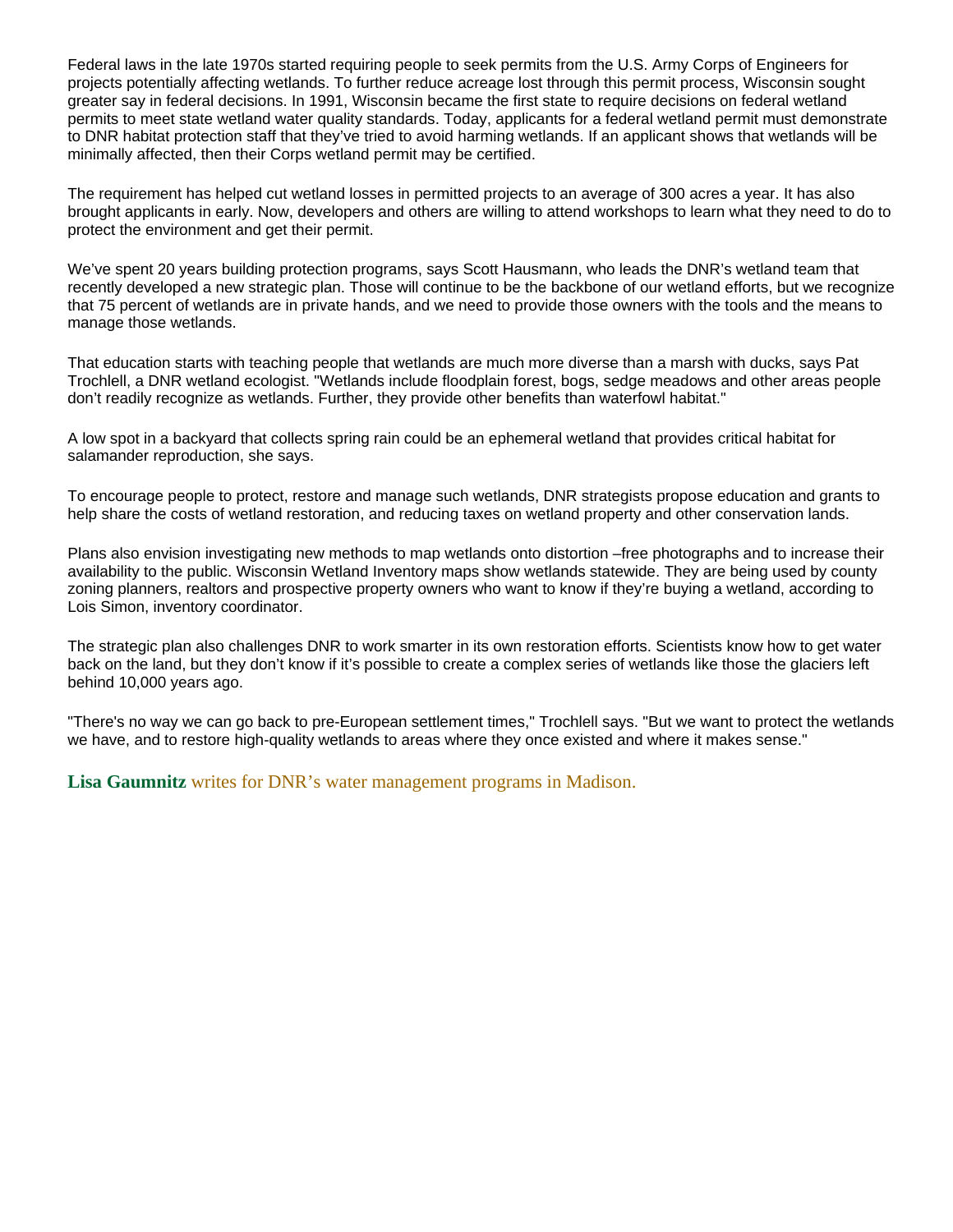

February 2001

# **Assessing aquatic health through monitoring**

Monitoring helps in the diagnosis.

**Measuring a stream's width, depth, flow rate, temperature, pH, dissolved oxygen and nutrient levels. © Mike Miller** 

**Mike Miller** 

The pulse of aquatic health: A result of land and water activities.

Like a doctor making a diagnosis, we can monitor the health of streams and lakes by collecting and analyzing physical, chemical and biological data.

Monitoring documents how environmental changes affect fish and other aquatic organisms. The data also improves our understanding of how human actions affect ecosystem health.

Monitoring can be targeted to provide information on specific resources and projects, or can be broad to measure statewide trends to maintain quality resources. We monitor some waters by setting up stations that continuously measure water quality and automatically transmit results to computers. In other cases, we select sites and bring in portable equipment to do seasonal, temporary or one-time sampling to answer a specific question.

Historically, aquatic monitoring in Wisconsin focused on commercial and sport fish. We also collected water chemistry data on major industrial rivers. Increasingly, we monitor aquatic ecosystems and evaluate how activities on land affect the waters.

To monitor aquatic health, DNR biologists consider the following:

- physical characteristics of waterway, size and water temperature, and shoreline and aquatic habitat.
- watershed land use activities.
- chemical characteristics of water such as pH, dissolved oxygen and nutrient concentrations
- the types, numbers, size and health of fish found in lakes or streams
- the types, and numbers of invertebrates like aquatic insects and mussels found.

Fish species are not equally sensitive to environmental degradation. The ones that are more sensitive make good indicators of healthy waters much like a canary in a coal mine. If these species are found in large numbers, we sense that the lake or stream is in pretty good shape.

Fisheries staff also evaluates if a lake or stream is as productive as it might be. We take steps to help a water body reach that potential and monitor for subsequent changes. As habitat and species change, we modify management practices accordingly.

#### **Table of Contents**

The wet world where we work **Fishing for fun and the future** The water's edge is a busy place A steady stream of support Beefing up the catch Visit a hatchery Finding value in wet places Assessing aquatic health through monitoring